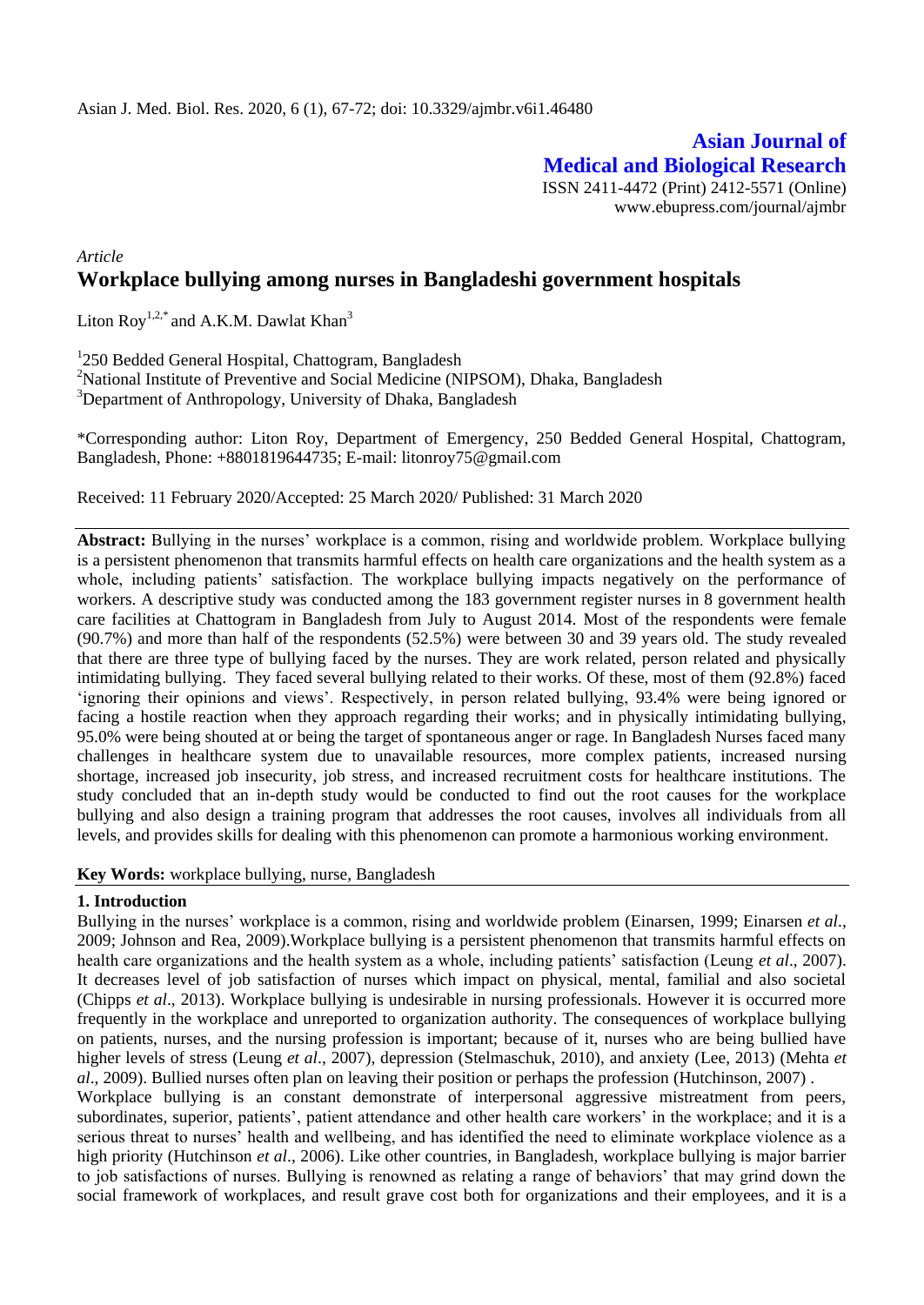considerable issue confronting the nursing profession. Qualities of healthcare services are depend on quality of healthcare professionals. Job satisfactions among healthcare professionals are more important variables to determinants of quality of health care (Edwards and O'Connell, 2007). Bullying in workplace of nurses is related to the job satisfactions that affect on patient caring (Hamid *et al*., 2014). Nurses are progressively more in high demand in health care organizations of Bangladesh to care for acutely ill patients and nursing is a workforce numerically dominated by women; this type of workforce demographic has specific issues related to its functions and interactions. Gender and socialization can give some indication of the type of bullying that occurs. Unfortunately, the reality is that nurses' working environments are often burdened with workplace violence or bullying that tends to go unreported in Bangladesh. This study determined the extent of workplace bullying in Bangladesh Government Hospitals.

## **2. Methods and Materials**

## **2.1. Study design, setting, period and sampling**

A descriptive study was conducted among the government register nurses in government health care facilities from July to August 2014 at Chattogram in Bangladesh (Figure 1). There were 21 government health care facilities in Chattogram, including 1 medical college hospital (teaching hospital), one district hospital, one specialized hospital, 14 upazilla Health Complex (UHC) and 5 other secondary level health care facilities. Out of these, 8 facilities were selected purposively and 183 respondents were also selected purposively from the facilities (Table 1).

## **2.2. Data collection**

A structured self-administered questionnaire was used to collect data from the respondents. All the available nurses attending in hospital at the day of data collection, who were willing to attend, filled up the structure questionnaire at their sitting rooms after completing their duty hours or in lees work-loaded period.

## **2.3. Data analysis**

Data were entered in the Statistical Package for the Social Sciences (SPSS) version-21 and analyzed following descriptive statistical method.

## **2.4. Ethical consideration**

The study was reviewed by the ethical review board of Bangladesh medical Research Council (BMRC). The study was also approved by the academic research committee of the National Institute of Preventive and Social Medicine (NIPSOM). Prior conducting interview every respondent was informed consent and voluntarily written consent to participate in the study.

## **3. Results**

## **3.1. Socio-demographic description of the respondents**

Most of the respondents were female (90.7%) and more than half of the respondents (52.5%) were between 30 and 39 years old (Table 2). Almost all of them (98.9%) were married. Among the respondents, the highest education level was M.Sc in Nursing/Master of Public Health (MPH) but their number was less (7.1%). However, most of the respondents; education level was Diploma in Nursing and Midwifery (72.1%). About half of the respondents' (44.8%) job contract was temporary (Table 3). Few were joined recently and few will retire. However, most of the respondents' (62.3%) working experience was between 11 and 20 years.

## **3.2. Pattern of workplace bullying**

The study revealed three type of workplace bullying patterns among the nurses- work related, person related and physically intimidating bullying.

## **3.2.1. Work related bullying**

This study found seven categories of bullying related to their work. Most of them (92.8%) faced 'ignoring their opinions and views' related to their works (Table 4). The nurses (73.2%) could not establishing their right such as sick leave, holiday entitlement, travel expenses and their works (of 68.9%) had been monitored excessively. Though it was less, only 2.7% of the nurses had been exposed to an unmanageable workload and 3.8% of them had been given tasks with unreasonable or impossible targets or deadlines. About half of the nurses (41.5%) had been withheld information by someone that affected their performance and 35.5% of them being ordered to do work below your level of competence.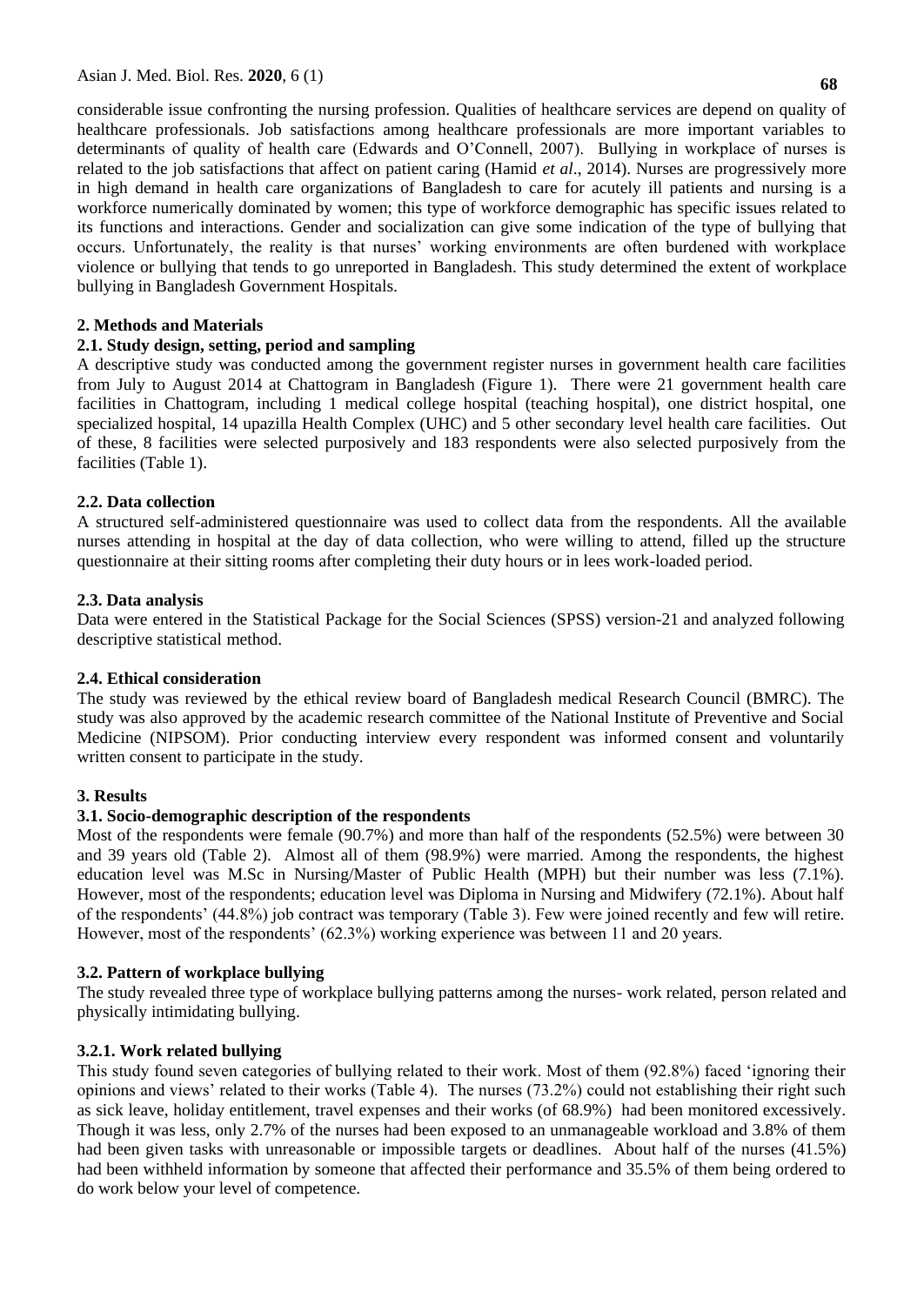## **3.2.2. Person related bullying**

This study found twelve categories of bullying related to person. Most of them (93.4%) were being ignored or facing a hostile reaction when they approach (Table 5).The nurses (92.9.2%) were being repeated reminders of their errors or mistakes and 90.2% of them were being ignored, excluded or being 'sent to Coventry'. Though it was less, 2.2% of the nurses had been hinted or signaled from others that they should quit their job. The nurses faced teasing and sarcasm, allegations and criticism on their works, humiliated or ridiculed in connection with their work and so no. The 86.9% of the nurses were being humiliated or ridiculed in connection with their work; 75.4% of nurses were being the subject of excessive teasing and sarcasm and 71.6% were being spread of gossip and rumour about them. Besides, 42.6% of the nurses were having insulting or offensive remarks made their attitudes or as a person; 39.4% were being had key areas of responsibility removed or replaced with more trivial or unpleasant tasks; 25.7% were having allegations made against them; 25.1% were persistent criticism of their work and effort; and 14.2% were practical jokes carried out by people they did not get on with.

## **3.2.3. Physically intimidating bullying**

This study found three categories of bullying related to physically intimidating. Most of them (95.0%) were being shouted at or being the target of spontaneous anger or rage and 19.7% faced intimidating behaviour such as finger-pointing, invasion of personal space, shoving, blocking/barring the way (Table 6). The nurses (73.2%) could not establishing their right such as sick leave, holiday entitlement, travel expenses and their works (of 68.9%) had been monitored excessively. Though it was less, 3.3% of the nurses faced threats of violence or physical abuse or actual abuse.

| $S/L$ No. | <b>Hospital / Level Name</b>                    | <b>Number of Respondent</b> | <b>Level</b> |
|-----------|-------------------------------------------------|-----------------------------|--------------|
|           | Chittagong Medical College Hospital (CMCH)      | 83                          | Tertiary     |
|           | 250 Bedded General Hospital, Chittagong (CGH)   | 49                          | Secondary    |
|           | Fouzdarhat T.B Hospital, Fouzderhat, Chittagong | 21                          | Specialized  |
|           | Upazilla Health Complex-Anwara                  | 06                          | Primary      |
|           | Upazilla Health Complex-Boalkhali               | 06                          | Primary      |
| 6         | Upazilla Health Complex-Hathazari               | 06                          | Primary      |
|           | Upazilla Health Complex-Patiya                  | 06                          | Primary      |
|           | Upazilla Health Complex- Sitakunda              | 06                          | Primary      |
|           | Total                                           | 183                         |              |

### **Table 1. Study respondent list by facilities.**

## **Table 2. Socio-demographic description of the respondents.**

| <b>Variables</b>                   | Number $(N=183)$ | Percentages |
|------------------------------------|------------------|-------------|
| <b>Sex</b>                         |                  |             |
| Male                               | 17               | 9.3         |
| Female                             | 166              | 90.7        |
| Age                                |                  |             |
| $20-29$ years                      | 6                | 3.3         |
| 30-39 years                        | 96               | 52.5        |
| $40-49$ years                      | 64               | 35.0        |
| $50-59$ years                      | 17               | 9.3         |
| <b>Marital Status</b>              |                  |             |
| Unmarried                          |                  | 0.5         |
| Married                            | 181              | 98.9        |
| Separated                          | $\overline{1}$   | 0.5         |
| <b>Education Level</b>             |                  |             |
| Diploma in Nursing and Midwifery   | 132              | 72.1        |
| Diploma in Nursing and Orthopaedic | 10               | 5.5         |
| <b>B.Sc in Nursing-GN/PHN</b>      | 28               | 15.3        |
| M.Sc in Nursing/MPH                | 13               | 7.1         |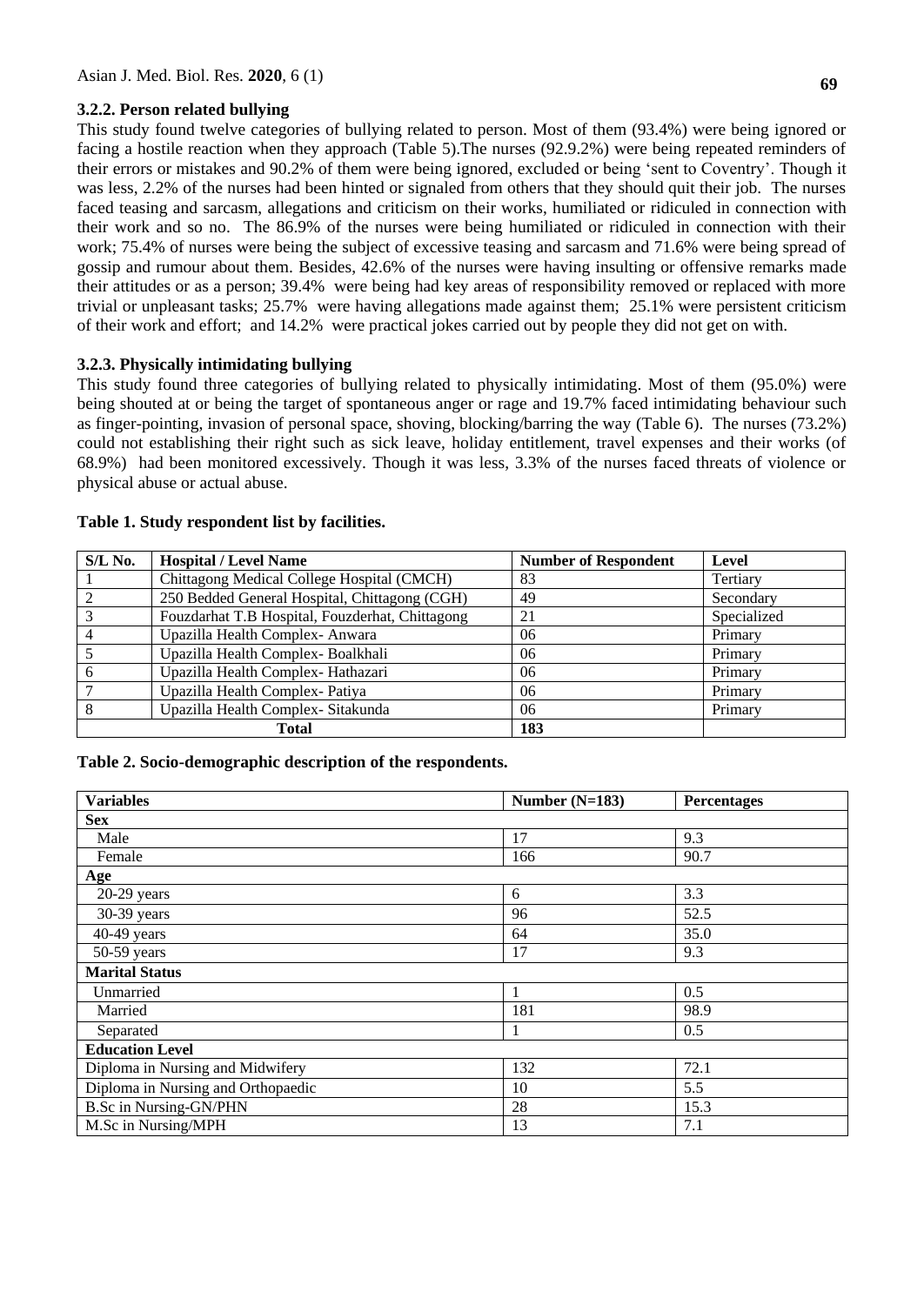## **Table 3. Characteristics of respondents' occupation.**

| <b>Characteristics</b>                           | Number $(N=183)$ | <b>Percentages</b> |
|--------------------------------------------------|------------------|--------------------|
| <b>Mode of Occupation</b>                        |                  |                    |
| Temporary                                        | 82               | 44.8               |
| Permanent                                        | 101              | 55.2               |
| <b>Years of Experience in nursing as a Nurse</b> |                  |                    |
| $1 - 10$ years                                   | 18               | 9.8                |
| $11-20$ years                                    | 114              | 62.3               |
| $21-30$ years                                    | 46               | 25.1               |
| 31 years and above                               | 5                | 2.7                |
| <b>Current Nursing Designation</b>               |                  |                    |
| <b>Staff Nurse</b>                               | 25               | 13.7               |
| Senior staff Nurse                               | 154              | 84.2               |
| Ward in Charge                                   |                  | .5                 |
| Nursing Supervisor                               | 3                | 1.6                |

# **Table 4. Work related bullying patterns.**

| Work related bullying patterns                                            | $N=183$ | <b>Percentages</b> |
|---------------------------------------------------------------------------|---------|--------------------|
| Someone withholding information which affects your performance            | 76      | 41.5               |
| Having your opinions and views ignored                                    | 170     | 92.8               |
| Being given tasks with unreasonable or impossible targets or deadlines    |         | 3.8                |
| Excessive monitoring of your work                                         | 126     | 68.9               |
| Pressure not to claim something which by right they are entitled to (e.g. | 134     | 73.2               |
| sick leave, holiday entitlement, travel expenses)                         |         |                    |
| Being exposed to an unmanageable workload                                 |         | 2.7                |
| Being ordered to do work below your level of competence                   | 65      | 35.5               |

# **Table 5. Person related bullying patterns.**

| Person related bullying patterns                                              | $N = 183$ | <b>Percentages</b> |
|-------------------------------------------------------------------------------|-----------|--------------------|
| Being humiliated or ridiculed in connection with your work                    | 159       | 86.9               |
| Having key areas of responsibility removed or replaced with more trivial or   | 72        | 39.4               |
| unpleasant tasks                                                              |           |                    |
| Spreading of gossip and rumours about you                                     | 131       | 71.6               |
| Being ignored, excluded or being 'sent to Coventry'                           | 165       | 90.2               |
| Having insulting or offensive remarks made about your person (i.e. habits and | 78        | 42.6               |
| background), your attitudes or your private life                              |           |                    |
| Hints or signals from others that you should quit your job                    | 4         | 2.2                |
| Repeated reminders of your errors or mistakes                                 | 170       | 92.9               |
| Being ignored or facing a hostile reaction when you approach                  | 171       | 93.4               |
| Persistent criticism of your work and effort                                  | 46        | 25.1               |
| Practical jokes carried out by people you don't get on with                   | 26        | 14.2               |
| Having allegations made against you                                           | 47        | 25.7               |
| Being the subject of excessive teasing and sarcasm                            | 138       | 75.4               |

# **Table 6. Physically intimidating bullying patterns.**

| <b>Physically intimidating bullying</b><br><i>patterns</i>                  | $N=183$ | <b>Percentages</b> |
|-----------------------------------------------------------------------------|---------|--------------------|
| Being shouted at or being the target of spontaneous anger (or rage)         | 174     | 95.0               |
| Intimidating behaviour such as finger-pointing, invasion of personal space, | 36      | 19.7               |
| shoving, blocking/barring the way                                           |         |                    |
| Threats of violence or physical abuse or actual abuse                       | n       |                    |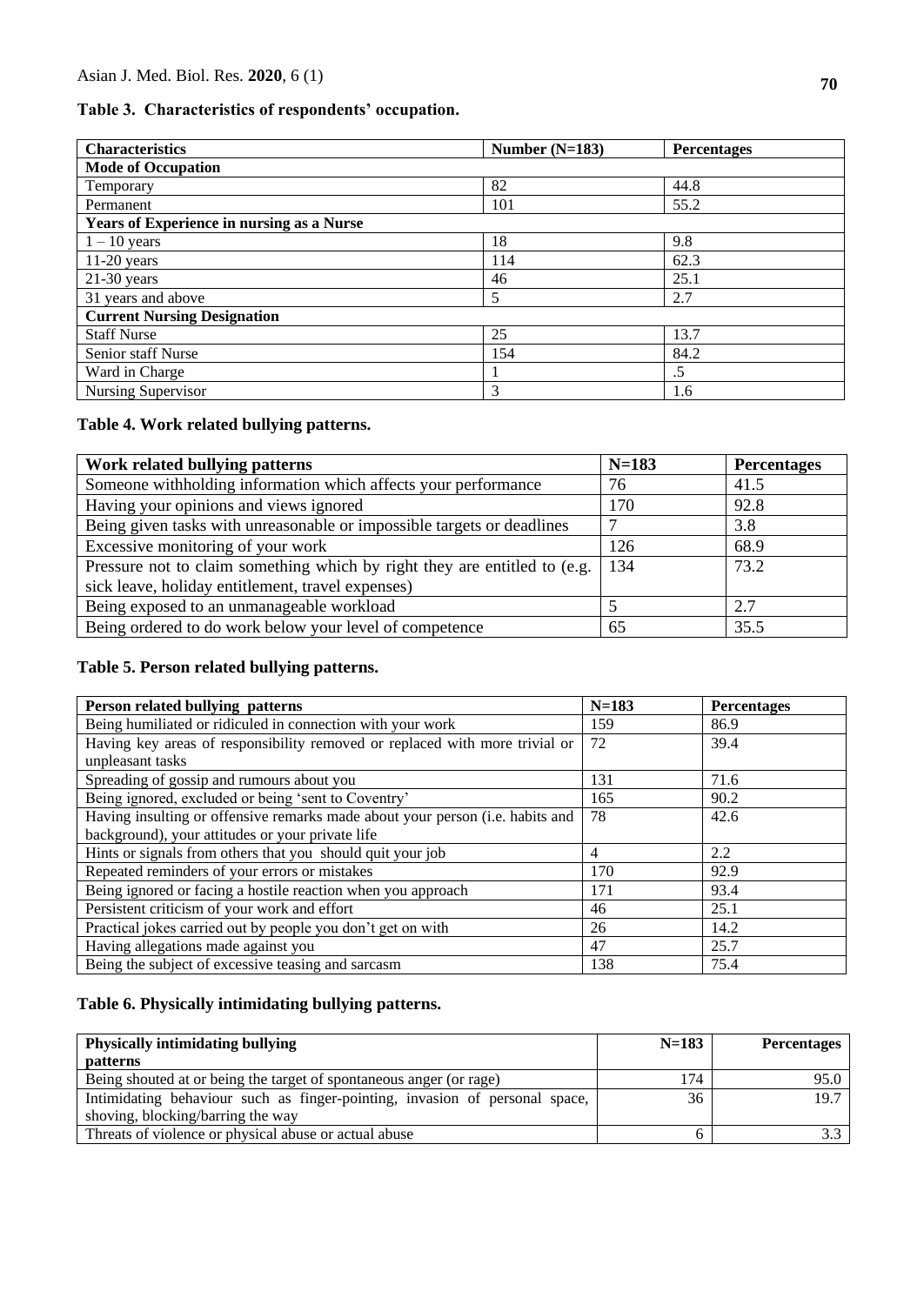

**Figure 1. Chattogram District Map (including Study Hospitals).**

#### **4. Discussion**

The sample used in this study included nurses working in an inpatient, nursing unit setting. By including all personnel who work on a nursing unit and bullying behaviour was examined from the perspective of multiple professions in healthcare. The workplace bullying impacts on the performance of workers (Yahaya *et al*., 2012). The study also found that the person related bullying was predicted as a strong contributor toward work performance and it was found similarity of Yahaya's study (2012). Workplace bullying is related to the repeated of humiliation, intimidation and sabotage of performance and it uses their authority to undermine, frighten, or intimidate another person, often leaving the victim feeling fearful, powerless, incompetent and ashamed (Kohut, 2007) . Workplace bullying is a basically a hostile act that usually involve psychological violence but sometimes minor physical assault. It is important to note that bullying may have extremely serious and possibly life-threatening (Falconer and Bagshaw, 2004). Person related bullying is related to publicly humiliation, ignoring, insulting, and spreading rumours or gossips, intruding on privacy, yelling and so on. It affects negatively workers' health, potentially leading to psycho-physical symptoms, alterations of mood and personality, psychiatric disorders such as anxiety-depression disorder, chronic adjustment disorder and posttraumatic stress disorder (Beswick *et al*., 2006). Person workplace bullying can affect the ability of an individual to perform well and the organization as well. It is harmful to both individual and the organization (Miles and Mangold, 2002). It is noted that some type of work conditions act as satisfier while others may act as dissatisfies if they are not meet in an appropriate manner (Herzberg, 1965).

In Bangladesh Nurses faced many challenges in healthcare system due to unavailable resources, more complex patients, increased nursing shortage, increased job insecurity, job stress, and increased recruitment costs for healthcare institutions. Bangladesh is no exception in this regard and it is one of the countries with 'severe shortages' of health workers (WHO, 2006) and also in South Asian countries especially the nurses (Hamid *et al*., 2014).

#### **5. Limitation of the study**

Despite optimum endeavor and careful measures in every steps of the study, still some limitations existed. As the study was conducted with no-probability small sample it might not reflect the actual workplace bullying. Moreover, the data were collected using self administered questionnaire there was less scope to clarify the question individually. Therefore, some inconsistencies in the data were observed.